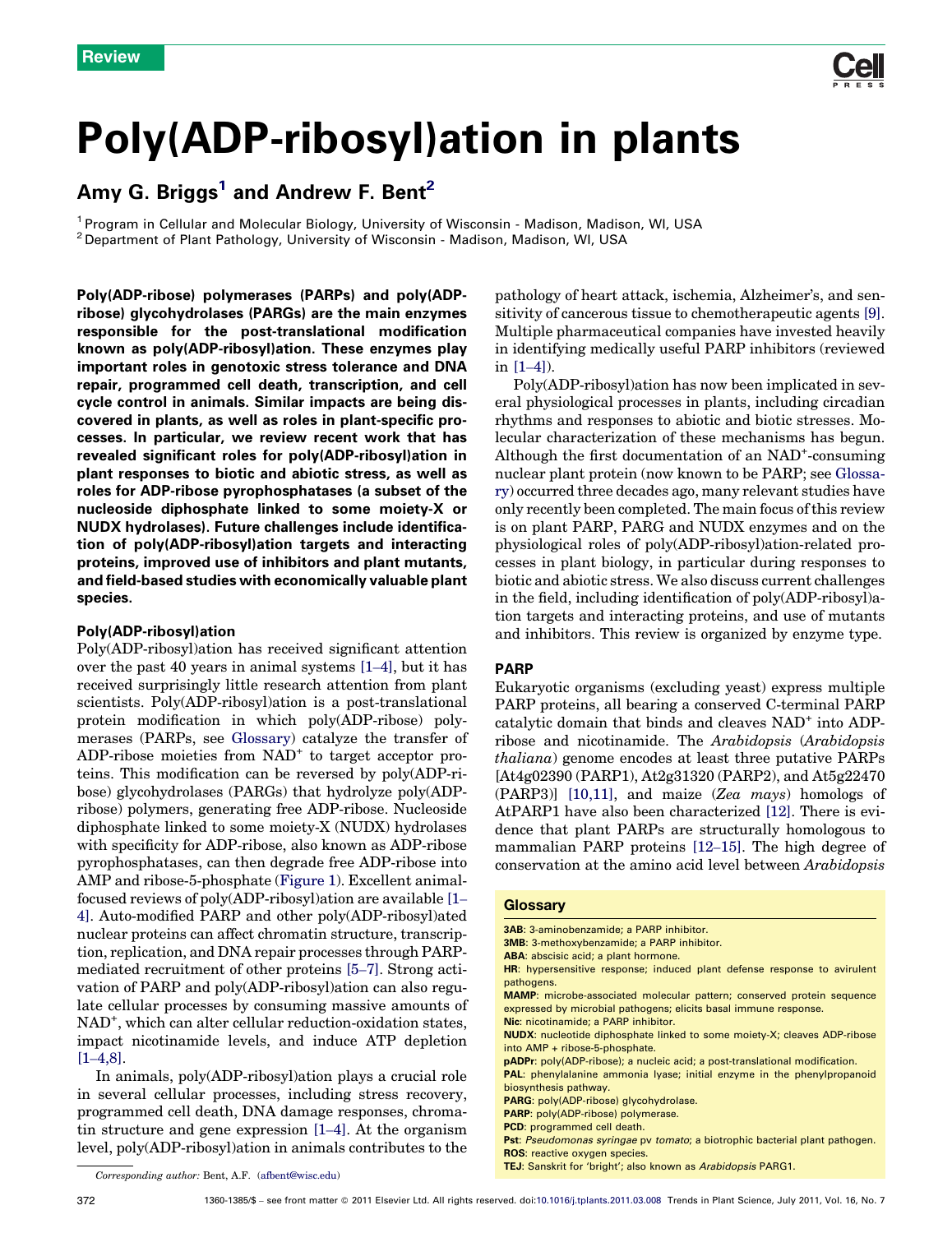<span id="page-1-0"></span>

Figure 1. Poly(ADP-ribose) metabolism by poly(ADP-ribose) polymerase (PARP), poly(ADP-ribose) glycohydrolase (PARG), and nucleotide diphosphate linked to some moiety-X (NUDX) enzymes. PARP enzymes bind NAD<sup>+</sup> (nicotinamide adenine dinucleotide), cleave off the nicotinamide residue, and attach the remaining ADP-ribose moiety to acceptor proteins (protein X, which can include PARP itself). PARP is a polymerase that adds multiple ADP-ribose monomers as long, occasionally branched, chains up to 200 units in length (note that NAD<sup>+</sup> is consumed). PARG then exolytically and endolytically cleaves the ribose–ribose backbone bond of poly(ADP-ribose), releasing free ADP-ribose. ADP-ribose-specific NUDX enzymes then cleave free ADP-ribose into AMP (adenosine monophosphate) and ribose-5-phosphate.

and mammalian forms of these enzymes, shown schematically in [Figure](#page-2-0) 2, suggests that PARP function is conserved between plants and animals. PARP proteins encoded by Arabidopsis, poplar (Populus trichocarpa), and rice (Oryza sativa) genomes all contain the conserved PARP catalytic domain and WGR nucleic acid binding domains. Based on conserved protein domain structure, plant PARP proteins can be grouped into three categories: (i) those that resemble human PARP1 with two zinc-finger DNA binding domains; (ii) those that resemble human PARP2 and lack further N-terminal domains; and (iii) those that resemble human PARP1, but lack N-terminal zinc-fingers [\(Figure](#page-2-0) 2). Note that the naming system for plant PARPs is not symmetric with the naming of animal PARPs.

Besides structural similarities, plant PARPs also have enzymatic activities that are functionally homologous to mammalian PARPs [12–[15\].](#page-7-0) The covalent modification of plant nuclear proteins with poly(ADP-ribose) was first described as the covalent incorporation of NAD<sup>+</sup> into the protein fraction of tobacco (Nicotiana tabacum) histones

H1 and H2A, and H2B [\[16\]](#page-7-0). In both maize [\[14\]](#page-7-0) and Arabidopsis [\[13\]](#page-7-0), PARP binding of both nicked DNA and NAD<sup>+</sup> has been reported.

### Use of PARP inhibitors in plants

PARP inhibitors target the conserved enzymatic active site and, therefore, the use of pharmacological PARP inhibitors is a common way of overcoming the potential functional redundancy presented by the multiple PARPs encoded in any one genome. Importantly, use of PARP inhibitors also allows conditional inactivation of PARP activity. There is an extensive body of literature on the use of PARP inhibitors with animal cells or in animals, e.g. [1–[4,17](#page-7-0)–20]. 3- Aminobenzamide (3AB), nicotinamide (Nic) and 3-methoxybenzamide (3MB) are all established inhibitors of animal PARPs [17–[20\],](#page-7-0) with benzamide structures that mimic NAD<sup>+</sup> and interfere with NAD<sup>+</sup>-consuming PARP enzymes. These inhibitors have been demonstrated to work in plants as well. All three inhibitors suppress plant PARP enzyme activity in maize nuclei [\[14\],](#page-7-0) 3MB has been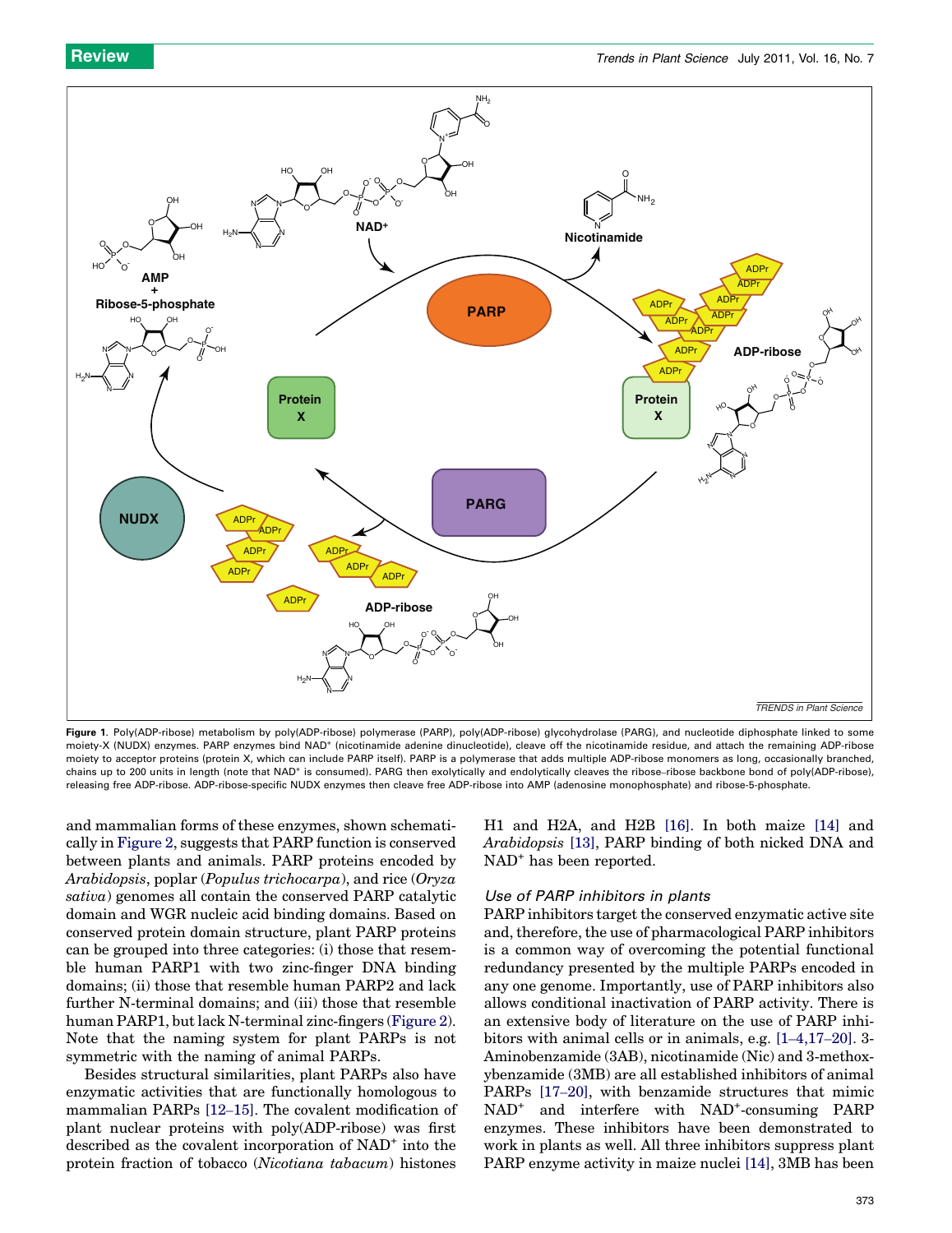<span id="page-2-0"></span>

Figure 2. Comparison of conserved protein domains in (a) plant and (b) animal poly(ADP-ribose) polymerase (PARPs). Derived amino acid sequences from Arabidopsis (At), human (h) and mouse (m) as well as poplar (POPTDRAFT) and rice (Os) were analyzed for conserved protein domains (CDD) [\[69\].](#page-8-0) PARP domain = PARP catalytic domain; SAP (SAF-A/B, Acinus and PIAS) domain = putative DNA and RNA binding domain; WGR superfamily = putative PARP nucleic acid binding domain; BRCT (BRCA1 C-Terminal) domain = protein–protein and protein–DNA break binding domain; Zinc finger = PARP-type DNA nick sensor; PADPR1 Poly(ADP-Ribose) = unknown function, found in ADP-ribose synthetases.

shown to inhibit synthesis of ADP-ribose polymers by PARP2 in Arabidopsis [\[13\],](#page-7-0) and 3AB prevents the accumulation of poly(ADP-ribose) polymers in parg1 mutants [\[21\]](#page-7-0). Table 1 summarizes the growing body of literature regarding the use of PARP inhibitors in plants. It should, however, be noted that pharmacological inhibitor studies merit cautious interpretation. The concentrations used, tissue access, inhibitor half-life and the specificity of inhibitors for their targets must be considered. Many PARP inhibitors, for example, are light-sensitive. Recent

| Table 1. PARP inhibitors in plants |                      |                                                               |                   |  |
|------------------------------------|----------------------|---------------------------------------------------------------|-------------------|--|
| <b>PARP</b> inhibitor              | <b>Species</b>       | <b>Observed effect</b>                                        | <b>Refs</b>       |  |
| 3AB                                | Arabidopsis          | Decreased XRCC1 and XRCC2 transcription                       | $\left[34\right]$ |  |
| 3AB                                | Arabidopsis          | Decreased XRCC1 and XRCC2 transcription                       | $[34]$            |  |
| 3AB                                | Arabidopsis          | Heat shock-induced DNA laddering inhibited                    | $[32]$            |  |
| 3AB                                | Arabidopsis          | Increased susceptibility to paraquat-induced oxidative stress | $[34]$            |  |
| 3AB                                | Arabidopsis          | MAMP-induced callose and lignin deposition blocked            | $[42]$            |  |
| 3AB                                | Arabidopsis          | MAMP-induced PAL enzyme activity blocked                      | $[42]$            |  |
| 3AB                                | Arabidopsis          | MAMP-induced seedling toxicity                                | $[41]$            |  |
| 3AB                                | Catharanthus roseus  | Oxidative stress-induced PAL activity inhibited               | $[40]$            |  |
| 3AB                                | Zea mays             | PARP activity inhibited                                       | $[14]$            |  |
| 3AB                                | Arabidopsis          | Prevents accumulation of ADP-ribose polymers                  | $[21]$            |  |
| 3AB                                | Helianthus tuberosus | Tracheary element differentiation inhibited                   | $[37]$            |  |
| 3AB                                | Pisum sativum        | Tracheary element differentiation inhibited                   | $[37]$            |  |
| 3MB                                | Zea mays             | PARP activity inhibited                                       | $[14]$            |  |
| 3MB                                | Arabidopsis          | PARP2 activity inhibited                                      | $[13]$            |  |
| 3MB                                | Arabidopsis          | Increased basal somatic homologous recombination rates        | $[33]$            |  |
| 3MB                                | Tobacco              | Increased basal somatic homologous recombination rates        | $[33]$            |  |
| 3MB                                | Brassica napus       | Increased resistance to oxidative stress                      | $[30]$            |  |
| <b>Nic</b>                         | Zea mays             | PARP activity inhibited                                       | $[14]$            |  |
| <b>Nic</b>                         | Arabidopsis          | Heat shock-induced DNA laddering inhibited                    | $[32]$            |  |

Table 1. PARP inhibitors in plants

Abbreviations: 3AB, 3-aminobenzamide; 3MB, 3-methoxybenzamide; MAMP, microbe-associated molecular pattern; Nic, nicotinamide; PAL, phenylalanine ammonia-lyase; PARP, poly(ADP-ribose) polymerase; XRCC, X-ray repair cross-complementing.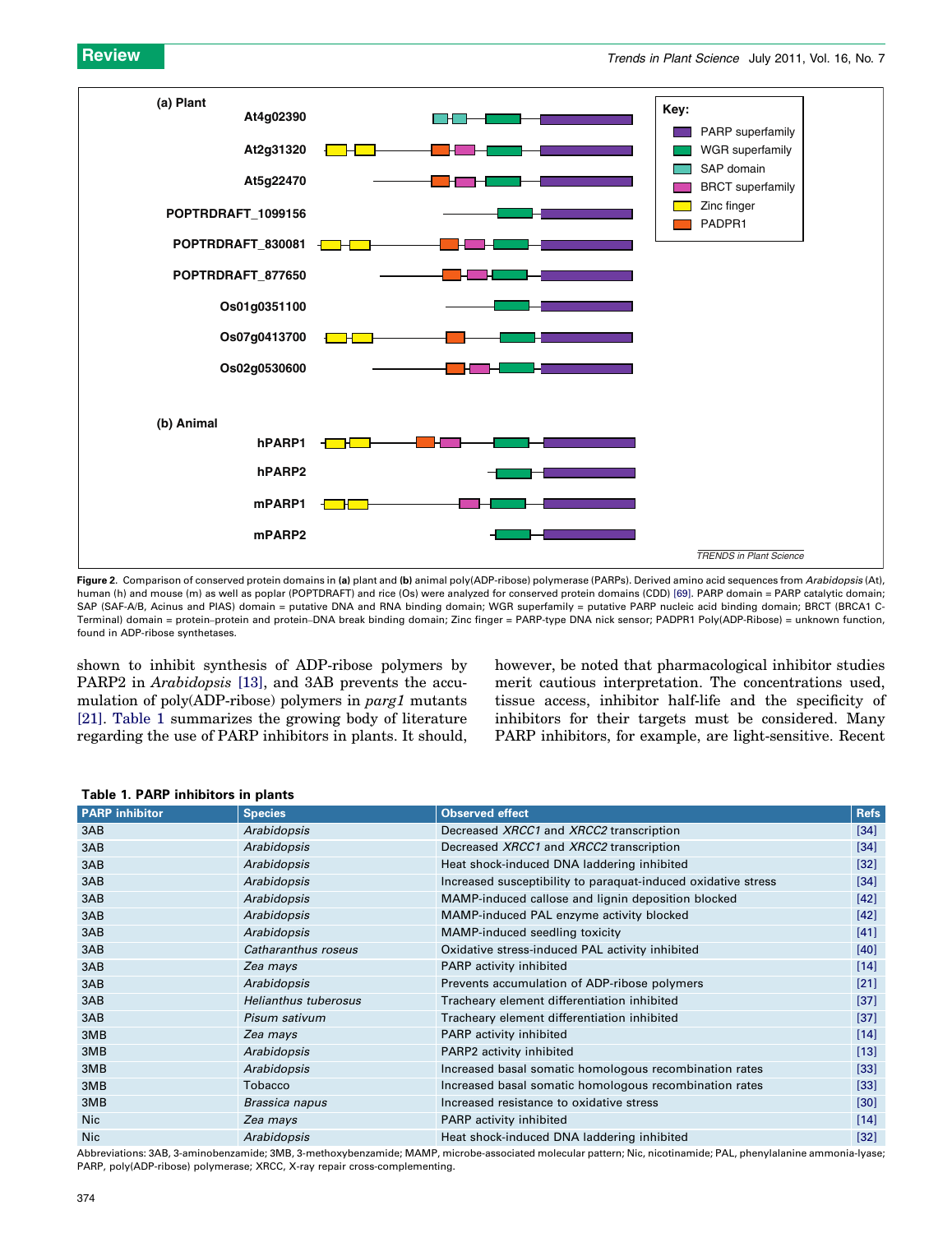#### Table 2. Poly(ADP-ribosyl)ation-related genotypes and corresponding phenotypes in plants

| <b>Genotype</b>             | <b>Species</b>     | <b>Phenotype</b>                                                                                 | <b>Refs</b>  |
|-----------------------------|--------------------|--------------------------------------------------------------------------------------------------|--------------|
| AtPARP2 overexpression      | Glycine max        | Increased DNA nicks with high H <sub>2</sub> O <sub>2</sub> concentrations                       | $[31]$       |
| AtPARP2 overexpression      | Glycine max        | Reduced DNA nicks with low $H_2O_2$ concentrations                                               | $[31]$       |
| Bovine PARP2 overexpression | Vigna unguiculata  | Hypersensitive response-induced PARP cleavage                                                    | $[70]$       |
| $bru1-1$                    | Arabidopsis        | AtPARP2 transcript accumulates                                                                   | $[30]$       |
| dnalig1                     | Arabidopsis        | AtPARP1 transcript accumulates                                                                   | $[30]$       |
| $nic2-1$                    | Arabidopsis        | Elevated NAD <sup>+</sup>                                                                        | $[11]$       |
| $nic2-1$                    | Arabidopsis        | Reduced pADPr polymers                                                                           | $[11]$       |
| nudt7 knockdown             | <b>Arabidopsis</b> | <b>NADH</b> accumulates                                                                          | [65]         |
| nudt7 knockdown             | Arabidopsis        | ADP-ribose polymers accumulate                                                                   | $[34]$       |
| nudt7 knockdown             | Arabidopsis        | Constitutive expression of PR1 and PR2 genes                                                     | [65, 67]     |
| nudt7 knockdown             | Arabidopsis        | Increased pathogen-induced salicylic acid accumulation                                           | [66]         |
| nudt7 knockdown             | Arabidopsis        | Increased resistance to Hyaloperonospora parasitica                                              | [66]         |
| nudt7 knockdown             | Arabidopsis        | Increased resistance to virulent and avirulent Pst                                               | [41, 65, 67] |
| nudt7 knockdown             | Arabidopsis        | Increased susceptibility to paraquat-induced oxidative stress                                    | [34, 65]     |
| nudt7 knockdown             | Arabidopsis        | Necrotic lesions and accumulation of ROS                                                         | [65, 67]     |
| nudt7 knockdown             | Arabidopsis        | Reduced hypersensitive response                                                                  | $[41]$       |
| nudt7 knockdown             | Arabidopsis        | Stunted growth                                                                                   | [41, 65, 67] |
| <b>NUDT2</b> overexpression | Arabidopsis        | Increased resistance to paraquat-induced oxidative stress                                        | [62]         |
| <b>NUDT7</b> overexpression | Arabidopsis        | Increased resistance to paraquat-induced oxidative stress                                        | $[34]$       |
| <b>NUDT7</b> overexpression | Arabidopsis        | Reduced ADP-ribose accumulation                                                                  | $[34]$       |
| parg1                       | Arabidopsis        | ADP-ribose polymers over-accumulate (25-fold increase)                                           | $[21]$       |
| parg1                       | Arabidopsis        | Increased leaf movement, early flowering (short and long day),<br>longer circadian period length | $[21]$       |
| parg1 knockdown             | Arabidopsis        | Increased susceptibility to <i>Botrytis cinerea</i> infection                                    | $[42]$       |
| parg1 knockdown             | Arabidopsis        | Increased susceptibility to mitomycin-C treatment                                                | $[42]$       |
| parg1 knockdown             | Arabidopsis        | MAMP-induced phenylpropanoid pigment accumulation exacerbated                                    | $[42]$       |
| parg1 knockdown             | Arabidopsis        | MAMP-induced seedling toxicity                                                                   | $[42]$       |
| parg1 knockdown             | Arabidopsis        | Reduced tolerance to osmotic stress                                                              | $[57]$       |
| parg1 knockdown             | Arabidopsis        | Reduced tolerance to methylviologen-induced oxidative stress                                     | $[57]$       |
| parg1 knockdown             | Arabidopsis        | Stomatal apertures remain open during and after drought stress                                   | $[57]$       |
| parg1 knockdown             | Arabidopsis        | Reduced expression of oxidative stress response genes Aox1 and Apx2                              | $[57]$       |
| parg2 knockdown             | Arabidopsis        | Increased susceptibility to Botrytis cinerea infection                                           | $[42]$       |
| parp1 knockdown             | Arabidopsis        | Increased $H_2O_2$ -induced DNA nicks                                                            | $[31]$       |
| parp1/parp2 knockdown       | Arabidopsis        | High light stress gene induction is inhibited                                                    | $[39]$       |
| parp1/parp2 knockdown       | Arabidopsis        | High light stress-induced loss of NAD <sup>+</sup> is inhibited                                  | $[30]$       |
| parp1/parp2 knockdown       | Arabidopsis        | Increase in ABA, dehydration, and cold stress-related transcripts                                | $[39]$       |
| parp1/parp2 knockdown       | Arabidopsis        | Increased resistance to DNase1-induced DNA breaks                                                | $[30]$       |
| parp1/parp2 knockdown       | Arabidopsis        | Increased resistance to drought, methyl viologen, acetylsalicylic<br>acid, and high light stress | $[30]$       |
| parp1/parp2 knockdown       | Arabidopsis        | No oxidative stress-induced increase in ROS                                                      | $[30]$       |
| PARP2 overexpression        | <b>Arabidopsis</b> | Reduced incidence of $H_2O_2$ -induced DNA nicks                                                 | $[31]$       |

Abbreviations: ABA, abscisic acid; Aox1, alternative oxidase 1; Apx2, ascorbate peroxidase 2; H<sub>2</sub>O<sub>2</sub>, hydrogen peroxide; NAD<sup>+</sup>/NADH, nicotinamide adenine dinucleotide; NUDT, nucleotide disphosphate linked to some moiety-X; PARG, poly(ADP-ribose) glycohydrolase; PARP, poly(ADP-ribose) polymerase; PR1 and PR2, pathogenesis-related; ROS, reactive oxygen species.

mammalian work has led to the engineering and discovery of many PARP inhibitors with greater specificity than 3MB, 3AB and Nic [\[3,22\],](#page-7-0) but most of these chemicals have yet to be tested in plants.

Related work with Arabidopsis nic2 (nicotinamidase mutant) seeds, which accumulate high levels of PARPinhibiting nicotinamide, revealed reduced poly(ADPribose) levels and elevated NAD<sup>+</sup> levels compared with wild-type seeds, suggesting that PARP activity is impaired [\[23\]](#page-7-0). Poly(ADP-ribose) levels also correlated with nicotinamidase activities and treatment with the DNAdamaging agent methyl methanesulfonate, indicating a link between plant PARP enzyme activity and nicotinamide levels [\[24\]](#page-8-0). These data suggest not only that plant PARPs have homologous enzyme activities to their mammalian counterparts, but also that several published PARP inhibitors can be confidently used to inhibit plant PARP activity.

Genetic mutations that disrupt poly(ADP-ribosyl)ation activities have been finding increasing use in plant research as an alternative to pharmacological inhibitors, and Table 2 presents a brief summary of some of the phenotypes that have been associated with altered poly(ADPribosyl)ation-related plant genotypes. The potential impacts of full knockout of PARP genes has led to the use of gene silencing technologies to genetically reduce PARP enzyme levels. However, the level of silencing can be variable. In addition, the potential pleiotropic effects of chronic deficiencies in PARP leave PARP inhibitors as an important alternative to mutants or gene-silenced plant lines. Inducible or tissue-specific gene silencing may offer valuable improvements in the future.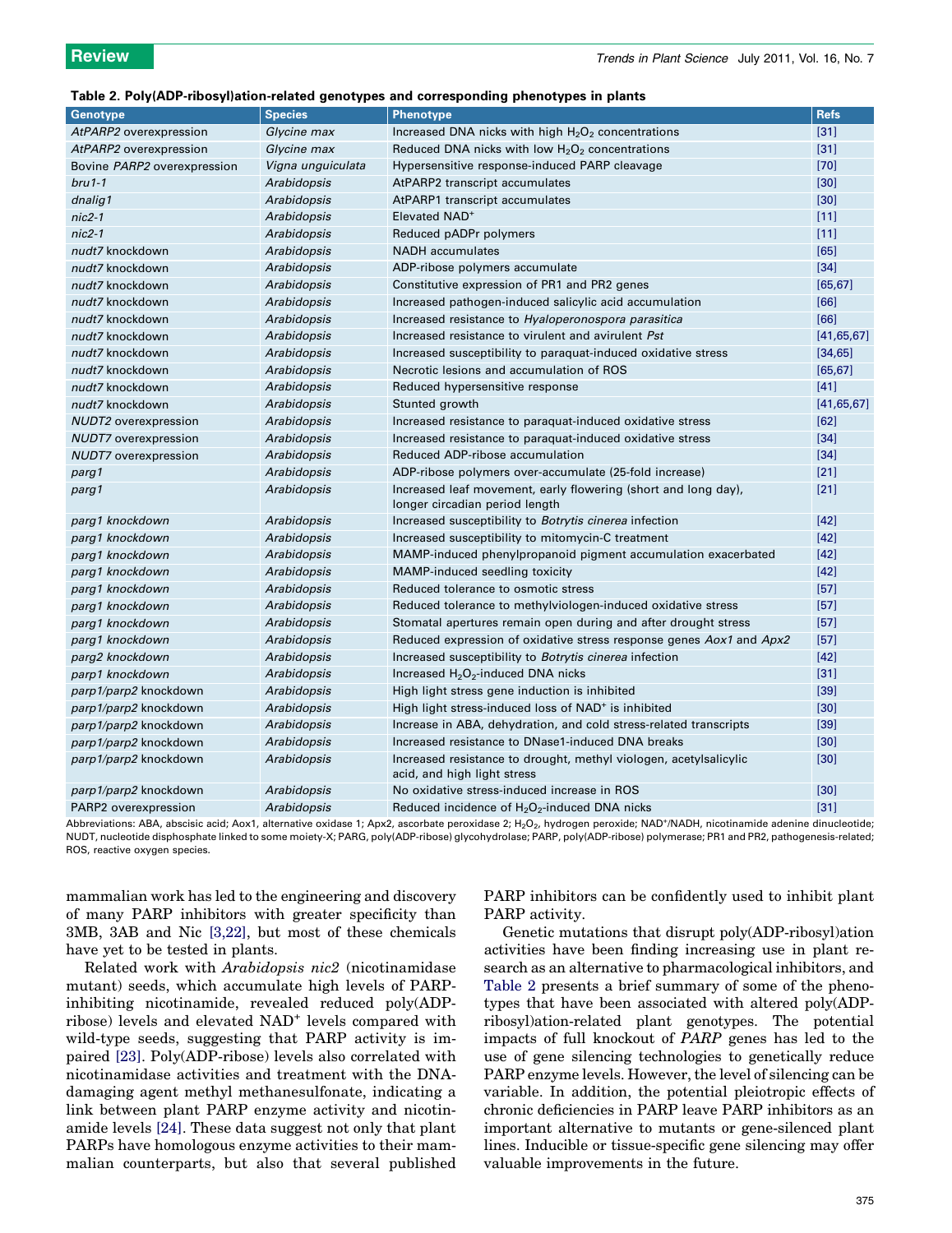#### PARP and plant abiotic stress responses

As a DNA nick-activated enzyme, PARP is one of the first responders to sites of DNA breaks. PARP acts as a DNAbreak sensor and a DNA repair-signaling molecule, with a caretaker role that can lead cells either toward repair or toward programmed cell death, depending on the severity of the damage and amplitude of PARP activation (reviewed in [\[25\]\)](#page-8-0). Human PARP-1 and PARP-2 bind to and are activated by nicked DNA, undergo auto-modification (self-poly(ADP-ribosyl)ation), and thereupon recruit other DNA repair proteins [\[26,27\].](#page-8-0) Plant PARPs play a similar role in genotoxic stress responses. AtPARP1 and AtPARP2 mRNAs accumulate rapidly upon treatment with gamma radiation and reactive oxygen species (ROS) [\[13\]](#page-7-0). In  $brushyl$  ( $bru1-1$ ) plants that show constitutive genotoxic stress response activation, AtPARP2 transcript also accumulated [\[28\].](#page-8-0) AtPARP1 and AtPARP2 proteins localize to the nucleus [\[29\],](#page-8-0) and AtPARP1 expression was induced in the ovules of dnalig1 mutants suffering from impaired DNA repair machinery [\[30\]](#page-8-0); see also [\[12\].](#page-7-0) Overexpression of AtPARP2 allowed fewer ROS-induced DNA nicks, whereas knocking down  $AtPARP1$  expression increased the number of DNA nicks [\[31\].](#page-8-0) However, somewhat counter-intuitively, silencing both AtPARP1 and AtPARP2 increased resistance to DNAse1-induced DNA breaks [\[30\]](#page-8-0), which might have been due to some compensatory response to a chronic PARP deficit. However, overall, the above results suggest that in plants, as in animals, PARP enzymes can act to protect against or aggravate DNA damage, depending upon the severity of the injury. Particularly in light of the findings reported below on poly(- ADP-ribosyl)ation in plant biotic as well as abiotic stress, this will be an interesting area for further research.

There are other contexts in which disruption of plant PARP expression has been either protective against DNA damage or harmful, again suggesting a complex role for PARPs in genotoxic stress responses. PARP inhibitor treatment blocked heat shock-induced DNA breakage and genomic laddering [\[32\]](#page-8-0), while also increasing basal rates of homologous recombination in Arabidopsis and tobacco plants [\[33\].](#page-8-0) In 3AB-treated Arabidopsis plants, several DNA repair genes were activated under both normal and oxidative stress-inducing conditions compared with wild-type plants [\[34\]](#page-8-0). These studies suggest a requirement in plant cells for PARP to maintain genome integrity, as both a negative and positive regulator.

Owing to its role in DNA damage sensing, PARP also plays a role in apoptosis in animals. Low levels of DNA damage lead to some PARP activation, which generally leads to successful genome repair. However, if high levels of DNA damage occur, PARP enzymes become overactivated and consume large amounts of NAD<sup>+</sup>. This can cause respiratory stress and initiate apoptosis [\[35,36\]](#page-8-0). A similar role for PARP has been at least partially established in plant programmed cell death. Overexpressing AtPARP2 in cultured soybean (Glycine max) cells was protective against low ROS concentrations, but exacerbated cell death at high ROS concentrations [\[31\].](#page-8-0) In addition, PARP inhibitors protect soybean and tobacco cell suspensions from oxidative- and heat shock-induced programmed cell death [\[31,32\],](#page-8-0) suggesting that PARP can contribute significantly to apoptosis in plant cells. These studies also suggest that poly(ADP-ribose) homeostasis must be tightly regulated in plants, given that low levels of activation lend protection, whereas overactivation leads to cell death.

Plant PARPs have also been implicated in differentiation and cell cycle control. 3AB treatment abolished tracheary element development in artichoke (Cynara cardunculus) tubers and pea (Pisum sativum) roots [\[37\]](#page-8-0). Recently, increases in cellular glutathione pools, AtPARP1 and AtPARP2 gene expression, and PARP enzyme activity were all observed during the exponential growth phase of Arabidopsis tissue culture cells, suggesting a link between redox homeostasis regulation, poly(ADP-ribosyl)ation, and cell cycle control or cell growth and differentiation [\[38\]](#page-8-0).

### Can less PARP lead to improved whole-plant abiotic stress tolerance?

Studies have shown that poly(ADP-ribosyl)ation plays a significant role in the organism-level plant response to abiotic stress. For example, silencing of AtPARP1 or AtPARP2 in Arabidopsis, or PARP silencing in oilseed rape (Brassica napus) plants, enhanced plant tolerance of drought, high light and heat stress [\[30\]](#page-8-0). This study showed that plants under such stresses activate PARPs, leading to more NAD<sup>+</sup> and ATP consumption, and to accumulation of poly(ADP-ribose). The finding provides support for the mechanistic hypothesis that plants with reduced poly(- ADP-ribosyl)ation activity consume less NAD<sup>+</sup> in stressful environments and thereby reduce over-intense mitochondrial respiration, lower ROS production, and improve energy use efficiency [\[30\]](#page-8-0). These concepts are consistent with physiological observations made in studies of animal poly(ADPribosyl)ation. No obvious deleterious impacts of reduced PARP expression on overall plant growth or appearance were observed [\[30\]](#page-8-0), although this requires extensive testing in economically valuable plants grown infield environments, which is underway [\[39\].](#page-8-0) The residual PARP activity present in partially PARP-silenced plants might be sufficient to carry out DNA repair and other essential roles.

The full basis of the above stress tolerance is not yet understood. It is of interest, among other findings, that B. napus hypocotyl explants treated with acetylsalicylic acid showed large increases in  $H_2O_2$  production, whereas PARP-silenced lines showed almost no increase in ROS [\[30\]](#page-8-0). 3MB treatment also increased the resistance of B. napus callus tissue to oxidative stress. High energy status, efficient cellular respiration, and low free-radical production in parp-silenced lines indicated that they have low energy consumption (and lower respiration rate) when under stress [\[30\]](#page-8-0). The hypothesis of increased energy efficiency when PARP activity is reduced gained further support when PARP-silencing conferred tolerance to growth on a suboptimal carbon source and inhibited high light stress-induced losses of NAD<sup>+</sup> [\[30\].](#page-8-0) Oxidative-stressdependent gene expression (HSPs, DNAJ, RBOHC and glutaredoxins) is also attenuated in high light-stressed parp1/parp2 silenced plants [\[39\]](#page-8-0). See [\[8\]](#page-7-0) for a recent review on NAD<sup>+</sup> and plant stress responses.

Further hypotheses for the stress tolerance observed in PARP-silenced plants have more recently gained correlative support, as additions to (and not mutually exclusive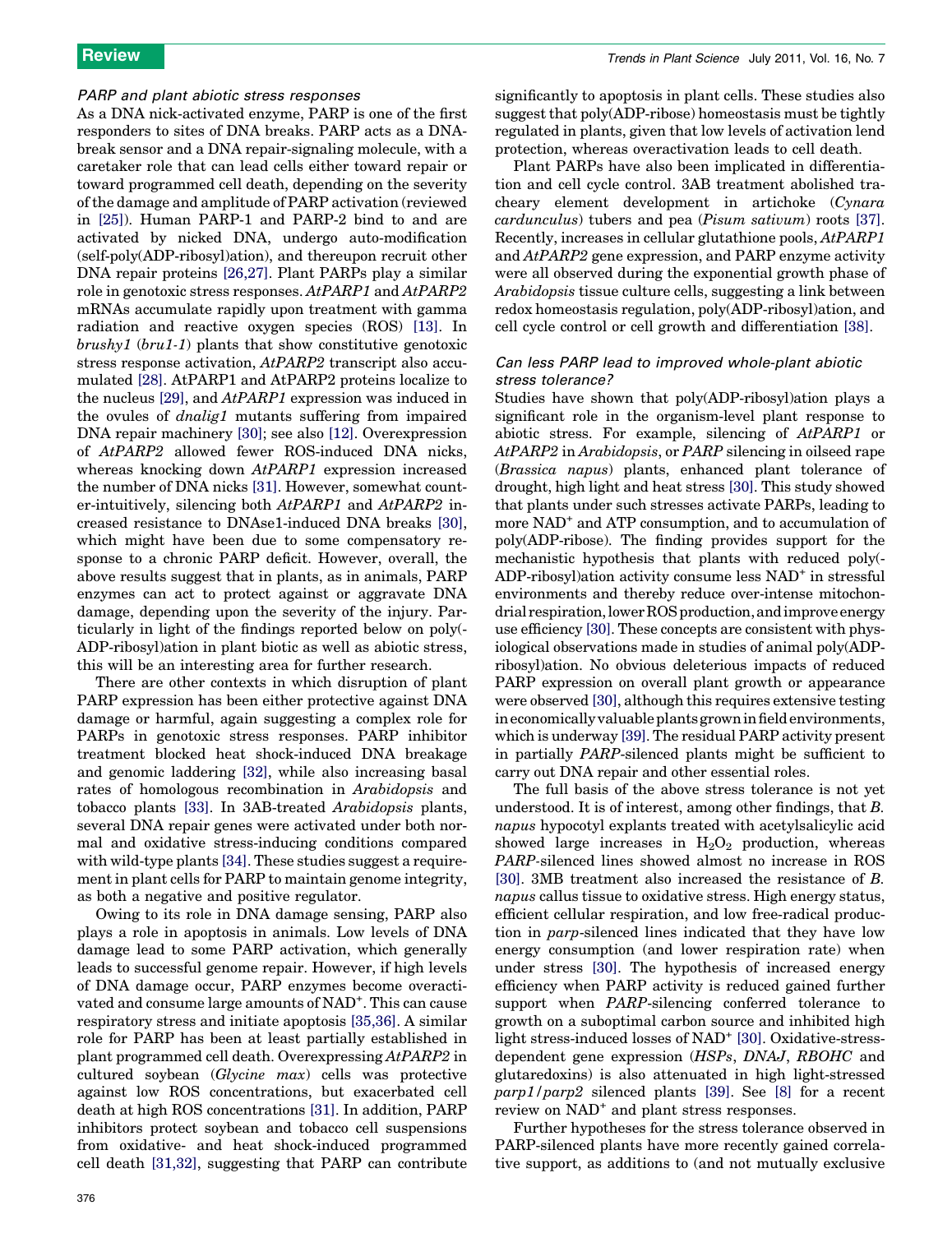with) the hypothesis of improved energy homeostasis. Abscisic acid (ABA)-, dehydration- and cold-related genes were upregulated in PARP silenced plants [\[39\]](#page-8-0). Greater activity of ABA signaling pathways could play a significant role in the stress tolerance of PARP-deficient plants, and it is speculated that cyclic ADP-ribose (cADPR) might participate in this regulation [\[39\].](#page-8-0)

In other work, it was previously shown that 3AB inhibited oxidative stress-induced phenylalanine ammonia lyase (PAL) activity in Catharanthus roseus tissue culture [\[40\]](#page-8-0). However, it was recently reported that 3AB treatment rendered Arabidopsis plants more susceptible to paraquatinduced oxidative stress, apparently by reducing ADPribose accumulation and increasing NAD<sup>+</sup> concentrations [\[34\]](#page-8-0). This again highlights the complex role of ADP-ribose and PARP homeostasis in abiotic stress resistance in plants, and the need for further research.

#### Plant PARPs and biotic stress responses

It is now known that poly(ADP-ribosyl)ation also has significant impacts on plant responses to pathogens. Gene expression profiling data has shown that certain PARG and NUDX genes are among the most reliably upregulated genes in the defense responses mediated by different R genes [\[41\]](#page-8-0). In Arabidopsis, accumulation of poly(ADP-ribose) polymer during bacterial infection and altered patterns of poly(ADP-ribosyl)ated proteins during fungal infection have been documented [\[42\]](#page-8-0). More significantly, the PARP inhibitor 3AB blocks a distinct subset of the responses characteristic of the plant basal defense responses to microbe-associated molecular patterns (MAMPs) such as bacterial flagellin or EF-Tu epitopes. Early responses such as the ROS burst and early MAMPresponsive gene expression occur despite the presence of a PARP inhibitor, but other responses are greatly curtailed including cell wall reinforcement with callose and lignin, phenylpropanoid pigment accumulation, and PAL activity [\[42\]](#page-8-0). Plants responding to MAMPs in the presence of a PARP inhibitor also exhibit a much greater decrease in health than plants exposed only to the MAMP or the PARP inhibitor, suggesting that aspects of the normally productive defense response become toxic in the absence of PARP activity [\[41,42\]](#page-8-0). A leading hypothesis is that plant PARPs help to ameliorate the cellular stresses associated with expression of antimicrobial defenses (e.g. the effects of elevated ROS levels). Additional recent findings regarding poly(ADP-ribosyl)ation and pathogen-induced plant stress are discussed below in the sections on PARG and NUDX enzymes.

#### RCDs and other PARP-like proteins

Before turning from PARP to other poly(ADP-ribosyl)ation-associated enzymes, the subject of other possible PARPs merits brief mention. Arabidopsis and other plant genomes encode more than just three protein types that contain a conserved PARP catalytic domain. Besides PARP1, 2 and 3, these proteins notably include RADI-CAL-INDUCED CELL DEATH 1 (RCD1) and SIMILAR TO RCD-ONE (SRO) 1–5. Despite the presence of this conserved catalytic domain, RCD1 does not appear to bind NAD<sup>+</sup> or have any detectable poly(ADP-ribosyl)ation

activity, and the other SRO enzymes are also predicted to lack poly(ADP-ribosyl)ation activity [\[43\]](#page-8-0). It is possible that RCD1 and the SROs possess mono(ADP-ribosyl) transferase activity, similar to human PARP10 [\[44\]](#page-8-0). In the future, more plant proteins might be added to the PARP pantheon, but this will require confirmation beyond bioinformatic findings.

#### PARG

Poly(ADP-ribosyl)ation is not irreversible. PARG enzymes hydrolyze the ADP-ribose polymers synthesized by PARP [\[45\]](#page-8-0), de-modifying target proteins and in that way counteracting PARP activity. However, PARG does not restore the large amounts of NAD<sup>+</sup> that can be consumed through PARP activity, and PARG activity can increase cellular pools of free ADP-ribose, a known cell death signal in mammalian cells [\[46\]](#page-8-0). PARG activity might also free target proteins for further poly(ADP-ribosyl)ation. Hence, PARG can be thought to either counteract or further contribute to the impacts of PARP activation, depending on cellular context. Partly because of the lethality of PARG knockouts in animals, PARG has not received nearly the same level of characterization as its counterpart, PARP, and much about its functions remains unknown. However, it has been established that, owing to its roles in poly(ADP-ribose) homeostasis, PARG in animals plays crucial roles in embryonic development [\[47\]](#page-8-0), cell death [\[48,49\]](#page-8-0) and DNA repair [50–[52\].](#page-8-0)

Known animal genomes, from mouse to Drosophila, human or cow, encode a single PARG gene [\[53\]](#page-8-0). Knocking out PARG leads to accumulation of toxic ADP-ribose polymers and is lethal in mice and Drosophila [\[47,54\].](#page-8-0) However, Arabidopsis encodes two adjacent PARG genes, which are present due to gene duplication (At2g31865 and At2g31870, as well as the pseudogene At2g31860). Several other plant species are also predicted to encode multiple PARG proteins, including rice, poplar, tomato (Solanum lycopersicum) and maize, whereas some other plants are predicted to encode only a single PARG gene, including the castor oil plant (Ricinus communis), peanut (Arachis hypogaea) and sorghum (Sorghum bicolor). The presence of multiple PARGs might enable a level of genetic and molecular investigation not available in animal models of poly(ADP-ribosyl)ation. In animals, PARG is expressed in several isoforms encoded by the same open reading frame [\[55\],](#page-8-0) but this has not been reported for plants. The two Arabidopsis PARGs each contain the conserved PARG protein family domain, but share only 52% amino acid identity with 68% similarity. Thus far, PARG enzyme activity in plants has been mainly inferred from one study in which ADP-ribose polymer concentrations were 25-fold higher in parg1 versus wild-type plants, suggesting that Arabidopsis PARG1 does have poly(ADP-ribose) glycohydrolase enzyme activity [\[21\].](#page-7-0)

Much less is known about the functional role of PARG than PARP in plants, but it has been shown that PARG1 plays a role in regulating circadian rhythms in Arabidopsis [\[21\]](#page-7-0). PARG1 (TEJ) was originally identified as a circadian rhythm regulator. The parg1 mutation increased leaf movement, caused early flowering under both short and long days, and lengthened the period length of all known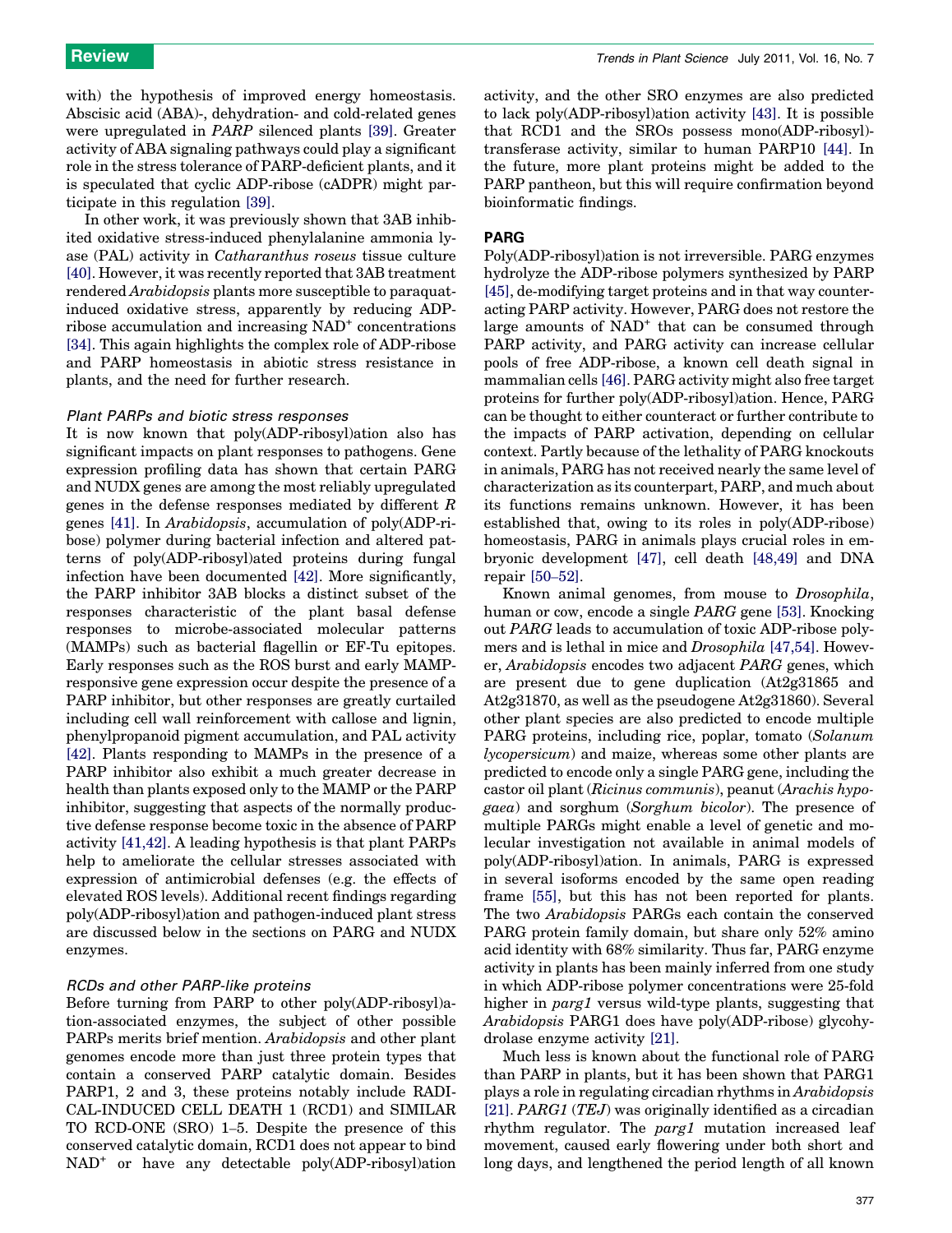circadian clock-controlled genes [\[21\]](#page-7-0). This initial study suggested that poly(ADP-ribosyl)ation of a regulator protein could contribute to setting the period length of the Arabidopsis central oscillator, but there has been little follow-up work that successfully integrates PARG1 with other aspects of current models for control of circadian rhythms.

As was noted above, PARG2 gene expression is elevated in multiple R-gene-mediated interactions between Arabidopsis and the bacterial pathogen Pseudomonas syringae pv. tomato (Pst). PARG2 transcripts were significantly upregulated by both virulent and avirulent Pst, as well as by MAMPs [\[41\],](#page-8-0) by infection with the necrotrophic fungus Botrytis cinerea, by the constitutive defense mutations cpr1 and nudt7 [\[42\],](#page-8-0) and in cucumber mosaic virusresistant plants [\[56\].](#page-8-0) Upregulation by such a wide variety of biotic stimuli suggests that PARG2 transcriptional activation is a general component of induced plant defenses (note that PARG2 was not represented on the widely used Affymetrix 'whole genome' chip, limiting further data availability). Arabidopsis parg1 and parg2 knockouts exhibit a partial increase in susceptibility to the necrotrophic (feeds on dead tissue) pathogen B. cinerea [\[42\]](#page-8-0), suggesting a possible connection between plant PARG and programmed cell death. Arabidopsis parg1 (but not parg2) mutants were also more responsive to basal defense elicitation, which was characterized by exacerbated MAMPinduced seedling growth inhibition and enhanced phenylpropanoid pigment accumulation [\[42\].](#page-8-0)

To date, plant PARGs have been linked to DNA repair mechanisms only preliminarily, when it was recently demonstrated that parg1 knockouts are hypersensitive to the DNA damaging agent mitomycin-C [\[42\]](#page-8-0). This is an area that merits further investigation, along with further work explaining the impacts of PARG on circadian rhythms and plant defense responses, and on any possible ties between its roles in DNA repair and necrotroph infection. There is also a need to determine whether or not PARGs are a regulator of other cellular pathways (such as abiotic stress tolerance) for which involvement by plant PARPs has already been established. An important advance in this area was very recently achieved with the report that knocking out PARG1 expression results in dramatically reduced tolerance to drought, osmotic and oxidative stress [\[57\]](#page-8-0).

#### ADP-ribose pyrophosphatase NUDX proteins

Free ADP-ribose is highly reactive and will non-enzymatically mono(ADP-ribosyl)ate proteins, altering or eliminating their functions [\[58,59\].](#page-8-0) It is therefore important for cells to have a mechanism in place for removing the ADPribose generated by PARG enzyme activity. ADP-ribosespecific NUDX hydrolases reduce the high levels of toxic free ADP-ribose, re-establish energy levels by supplying a source for ATP, and contribute to  $NAD<sup>+</sup>$  maintenance by degrading ADP-ribose into AMP and ribose-5-phosphate [\[34,60](#page-8-0)–62].

There are 27 Arabidopsis genes that encode proteins with a NUDX box domain  $(GX_5EX_7REUXEEXGU)$ ; these were formerly termed AtNUDT proteins but are now called AtNUDX1–AtNUDX27, with the same gene and protein

numbering used in both systems [\[61,63\]](#page-8-0). AtDCP2 also encodes a NUDX hydrolase [\[64\].](#page-8-0) The plant NUDX domain shares a low level of homology with *Escherichia coli* MutT (a nucleoside triphosphate pyrophosphohydrolase) and human NTHL1 (a DNA N-glycosylase) proteins [\[61\].](#page-8-0) Different plant NUDX proteins show targeting to the cytosol (AtNUDX1–AtNUDX11), mitochondria (AtNUDX12– AtNUDX18) or chloroplasts (AtNUDX19–AtNUDX24, and possibly AtNUDX26 and AtNUDX27) [\[61,63\]](#page-8-0). Of the two dozen Arabidopsis NUDX proteins characterized, the cytosolic AtNUDX2, AtNUDX6, AtNUDX7 and AtNUDX10 products hydrolyze both ADP-ribose and NADH to AMP in vitro, with high affinity for ADP-ribose, while other members of this protein family hydrolyze other substrates such as 8-oxo-dGTP, dNTPs, NADH, CoA and FAD [\[61\]](#page-8-0). When expressed in E. coli, AtNUDX7 showed preferential in vitro activity for both ADP-ribose and NADH [\[65\]](#page-8-0). AtNUDX7 has further been proposed as the predominant NADH and ADP-ribose pyrophosphatase in Arabidopsis cells [\[34,65\]](#page-8-0).

So far, AtNUDX7 is the only NUDX protein shown to have functional ADP-ribose pyrophosphatase activity in planta. AtNUDX7 gene expression is upregulated by virulent and avirulent pathogens [\[41,65,66\]](#page-8-0), and several laboratories have shown that AtNUDX7 (formerly NUDT7) is a negative regulator of plant defense responses [\[41,65](#page-8-0)–67]. Knocking out AtNUDX7 expression can reduce the hypersensitive response (HR) to an avirulent pathogen [\[41,66\]](#page-8-0), and mutant nudx7 plants are more resistant to virulent and avirulent Pst [\[41,65,67\]](#page-8-0) and Hyaloperonospora parasitica [\[66\]](#page-8-0).

NUDX7 has also been implicated in plant abiotic stress responses. This gene has been found in many stress-responsive Arabidopsis cDNA libraries [\[67\]](#page-8-0). Owing to excess sensitivity to environmental stresses,  $nudx7$  mutants are stunted [\[41,65,67\]](#page-8-0) and show microscopic necrotic lesions and the accumulation of ROS [\[65,67\]](#page-8-0). These knockout plants were more susceptible to paraquat-induced oxidative stress [\[41,65\]](#page-8-0) and accumulated more ADP-ribose polymer. Conversely, overexpressing AtNUDX7 increased oxidative stress tolerance and lowered ADP-ribose levels [\[34\]](#page-8-0). These data again implicate AtNUDX7 as an ADPribose pyrophosphatase.

Arabidopsis AtNUDX6 offers a contrasting example. Despite showing a preference in vitro for ADP-ribose as a substrate [\[61\],](#page-8-0) AtNUDX6 might predominantly be an NADH-pyrophosphatase [\[68\]](#page-8-0). AtNUDX6 does play a role in plant defenses as a positive regulator of NPR1-dependent salicylic acid defense signaling pathways, but this activity was more attributable to NADH degradation than to ADPribose degradation. This observation serves as a reminder that many aspects of cellular physiology can and do impact plant defense systems. It is important to note (and investigate) that even those biotic or abiotic stress alterations that arise through alteration of confirmed poly(ADP-ribosyl)ation machinery might not arise directly from protein post-translational modification of 'defense proteins' via poly(ADP-ribosyl)ation. Some alterations might instead arise from other downstream outcomes of the alteration of poly(ADP-ribosyl)ation processes, such as altered redox homeostasis and NAD<sup>+</sup> pools, which could be affected not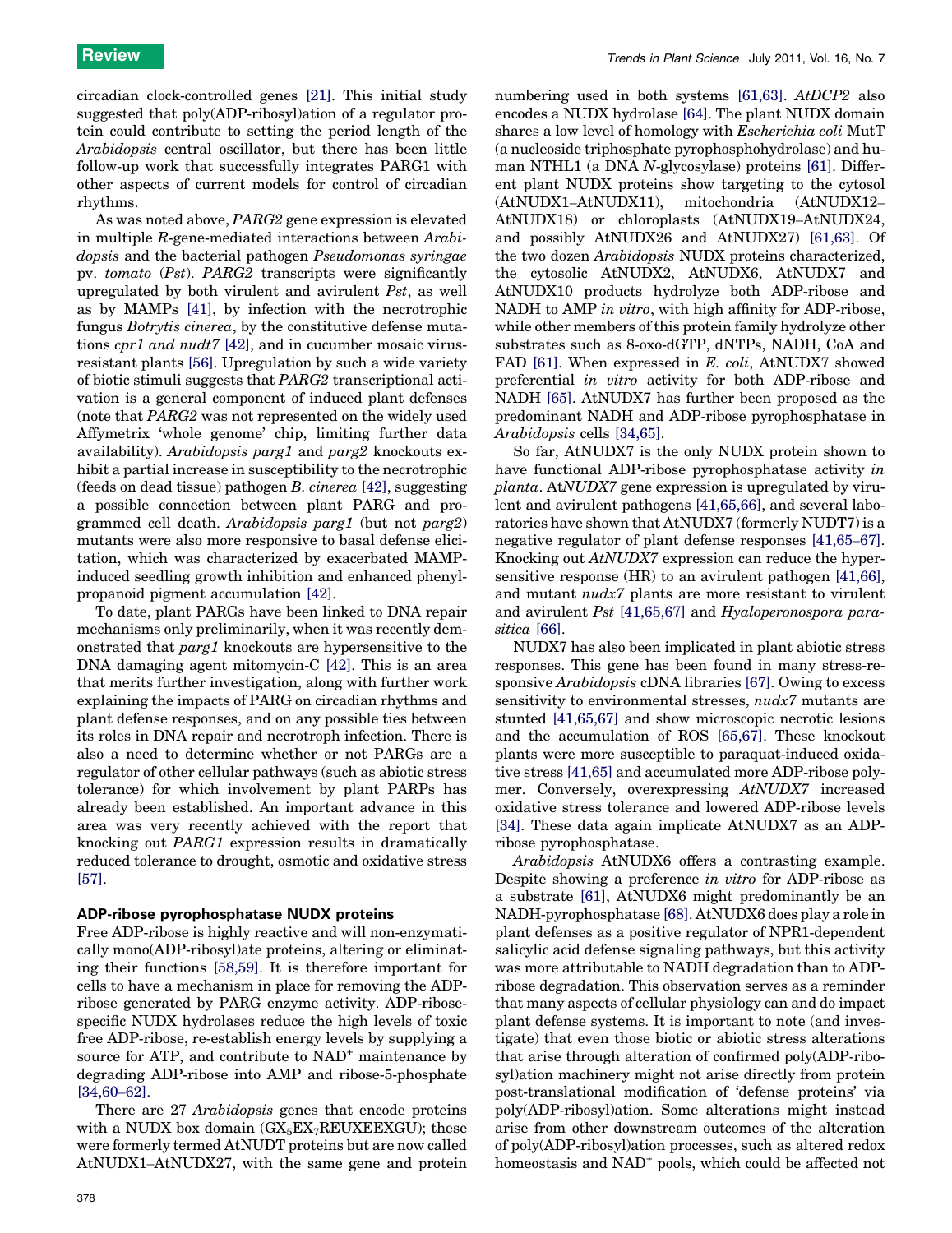#### <span id="page-7-0"></span>Box 1. Outstanding questions

- What are the protein targets of poly(ADP-ribosyl)ation in plants? Histones or other nuclear proteins?
- Which plant proteins interact with poly(ADP-ribose) and poly(- ADP-ribosyl)ated proteins?
- Do plant PARPs have functions independent of their poly(ADPribosyl)ation activity?
- $\bullet\,$  What are the roles of poly(ADP-ribosyl)ation in plant programmed cell death and circadian rhythms?
- In what way does disruption of PARP activity disrupt MAMPinduced cell wall reinforcement?
- What are the roles of NUDX ADP-ribose pyrophosphatases in oxidative stress responses in plants?
- What deleterious effects accompany the apparent enhancement of abiotic stress tolerance in plants with reduced PARP levels? Can poly(ADP-ribosyl)ation be manipulated to engineer useful improved stress tolerance in economically valuable plant species?
- Are plant PARGs also involved in the physiological responses for which a role for PARP has been established?

only by PARP and PARG enzymes but also, for example, by AtNUDX6 activity.

#### Concluding thoughts

Over the past two decades, it has been established that poly(ADP-ribosyl)ation and the enzymes for its synthesis and degradation not only exist in plants, but also can perform similar roles to their mammalian counterparts. Plant responses to DNA damage, oxidative and other abiotic stresses, and pathogen attack have all been found to require at least some of the components that modulate this post-translational modification. These studies provide further evidence that poly(ADP-ribosyl)ation plays significant, diverse roles in the coordination of plant responses to a variety of environmental stresses. Arabidopsis continues to offer excellent experimental advantages and, conveniently, the presence of two expressed PARG enzymes in many plants is a tool that could allow deeper characterization of this less-understood poly(ADP-ribosyl)ation enzyme. However, it is hoped that future studies will also be carried out using economically valuable plant species, and include peer-reviewed publications on field-based studies of the impacts of altered poly(ADP-ribosyl)ation on multiple plant performance characteristics during abiotic and biotic stress. Owing to its roles in circadian rhythms as well as abiotic and biotic stress responses, manipulation of plant poly(ADP-ribosyl)ation might aid in the cultivation of more robust and dependable sources of food, even in harsh or unpredictable environmental conditions.

Recent studies have re-invigorated the field of plant poly(ADP-ribosyl)ation, and have raised new challenges. In studies of plant responses to any particular stress, areas that require further study (Box 1) include the identification of plant proteins that become poly(ADP-ribosyl)ated, whether they be PARPs, core histones or other proteins. The proteins that interact with PARP, PARG and ADPribose also remain to be identified. Lastly, due to the inherent limitations of both mutants (chronic effects, pleiotropy and lethality) and pharmacological inhibitors (specificity, physiological ranges and chemical stability), future studies are likely to benefit from more advanced use of genetic alterations or improved PARP inhibitors. With

attention to these areas, further important insights should be forthcoming regarding the molecular roles of poly(ADPribosylation) post-translational modifications in plants.

#### Note added in proof

A recent study provides significant new insights into the evolutionary history and structural/functional diversification of PARPs and PARP-like proteins [\[71\].](#page-8-0)

#### Acknowledgements

The authors' work in this area was supported by USDA-NRI award 2006- 35319-17214 and NSF award 1022397 to A.B.

#### References

- 1 Rouleau, M. et al. (2010) PARP inhibition: PARP1 and beyond. Nat. Rev. Cancer 10, 293–301
- 2 Hassa, P.O. (2009) The molecular ''Jekyll and Hyde'' duality of PARP1 in cell death and cell survival. Front Biosci. 14, 72–111
- 3 Virag, L. and Szabo, C. (2002) The therapeutic potential of poly(ADPribose) polymerase inhibitors. Pharmacol. Rev. 54, 375–429
- 4 Kirkland, J.B. (2010) Poly ADP-ribose polymerase-1 and health. Exp. Biol. Med. (Maywood) 235, 561–568
- 5 Ahel, D. et al. (2009) Poly(ADP-ribose)-dependent regulation of DNA repair by the chromatin remodeling enzyme ALC1. Science 325, 1240– 1243
- 6 Simbulan-Rosenthal, C.M. et al. (1999) Poly(ADP-ribosyl)ation of p53 during apoptosis in human osteosarcoma cells. Cancer Res. 59, 2190– 2194
- 7 Masson, M. et al. (1998) XRCC1 is specifically associated with poly(ADP-ribose) polymerase and negatively regulates its activity following DNA damage. Mol. Cell Biol. 18, 3563–3571
- 8 Hashida, S.N. et al. (2009) The role of NAD biosynthesis in plant development and stress responses. Ann. Bot. (Lond.) 103, 819–824
- 9 Strosznajder, R.P. et al. (2005) Poly(ADP-ribose) polymerase: the nuclear target in signal transduction and its role in brain ischemiareperfusion injury. Mol. Neurobiol. 31, 149–167
- 10 Otto, H. et al. (2005) In silico characterization of the family of PARPlike poly(ADP-ribosyl)transferases (pARTs). BMC Genomics 6, 139
- 11 Hunt, L. et al. (2004) NAD-new roles in signalling and gene regulation in plants. New Phytologist 163, 31–44
- 12 Babiychuk, E. et al. (1998) Higher plants possess two structurally different poly(ADP-ribose) polymerases. Plant J. 15, 635–645
- 13 Doucet-Chabeaud, G. et al. (2001) Ionising radiation induces the expression of PARP-1 and PARP-2 genes in Arabidopsis. Mol. Genet. Genomics 265, 954–963
- 14 Chen, Y.M. et al. (1994) Poly(ADP-ribose) polymerase in plant nuclei. Eur. J. Biochem. 224, 135–142
- 15 O'Farrell, M. (1995) ADP-ribosylation reactions in plants. Biochimie 77, 486–491
- 16 Willmitzer, L. (1979) Demonstration of in vitro covalent modification of chromosomal proteins by poly (ADP) ribosylation in plant nuclei. FEBS Lett. 108, 13
- 17 Bryant, H.E. et al. (2005) Specific killing of BRCA2-deficient tumours with inhibitors of poly(ADP-ribose) polymerase. Nature 434, 913–917
- 18 Beauchamp, M.C. et al. (2009) BMS-536924 sensitizes human epithelial ovarian cancer cells to the PARP inhibitor, 3 aminobenzamide. Gynecol. Oncol. 115, 193–198
- 19 Ding, W. et al. (2009) Inhibition of poly(ADP-ribose) polymerase-1 by arsenite interferes with repair of oxidative DNA damage. J. Biol. Chem. 284, 6809–6817
- 20 Hernandez, A.I. et al. (2009) Poly-(ADP-ribose) polymerase-1 is necessary for long-term facilitation in Aplysia. J. Neurosci. 29, 9553–9562
- 21 Panda, S. et al. (2002) tej defines a role for poly(ADP-ribosyl)ation in establishing period length of the Arabidopsis circadian oscillator. Dev. Cell 3, 51–61
- 22 Penning, T. (2010) Small-molecule PARP modulators-current status and future therapeutic potential. Curr. Opin. Drug Discov. Devel. 13, 577
- 23 Hunt, L. et al. (2007) Nicotinamidase activity is important for germination. Plant J. 51, 341–351